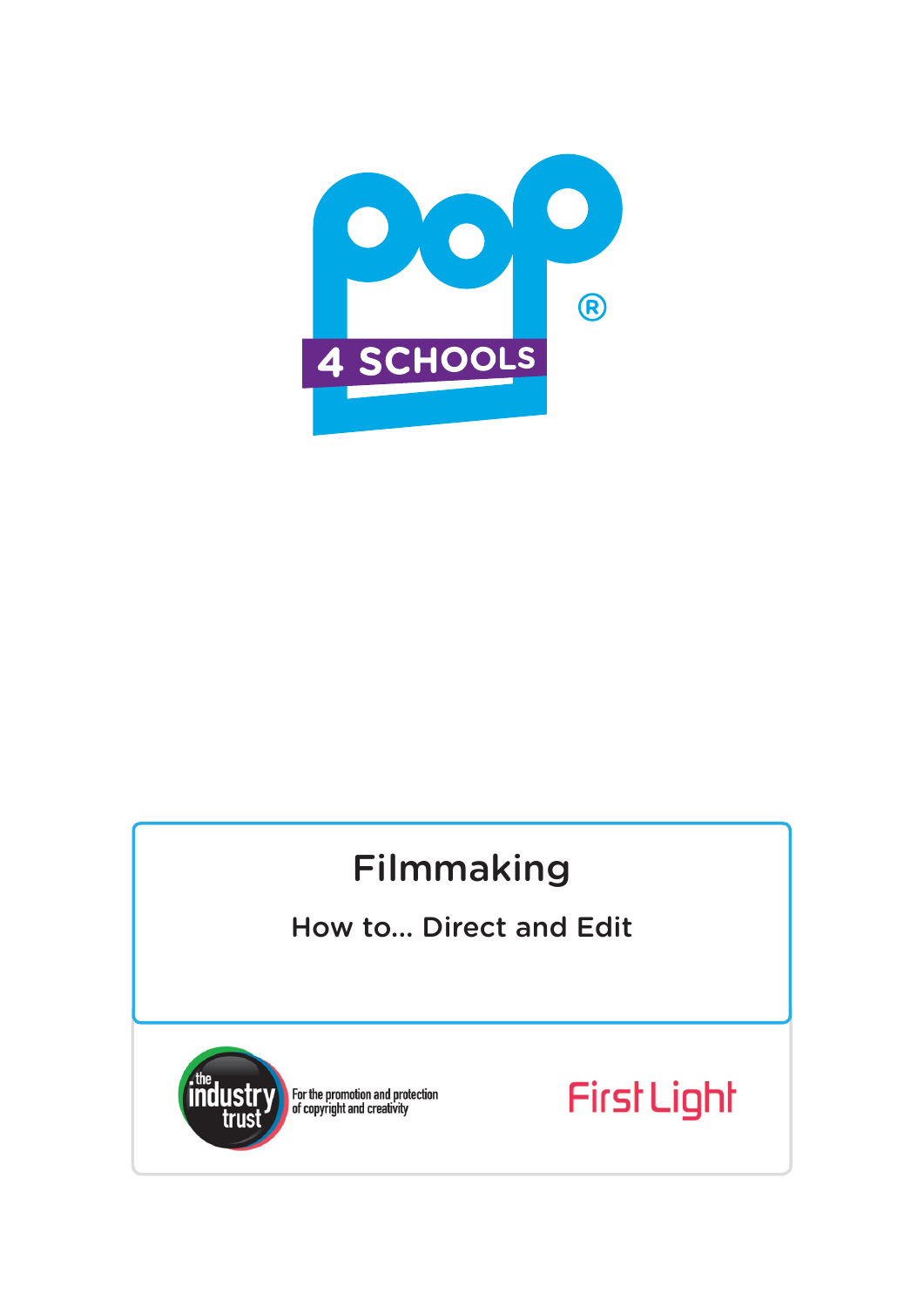

## **Lesson Objective**

For students to be able to direct and edit a film clip.

## **Success Criteria**

All students must be able to understand the role of the director and ensure they carry out the role confidently.

Students should direct a film and then view footage and highlight areas for editing.

Students could direct a film, identify areas of development and edit to improve.

## **Context**

Student's own choice of story context could be used or teachers could provide context from within the First Light or Pop4Schools materials e.g.

## Editing

*https://pop4schools.com/resources/films/sound-and-vision/#!/how-toedit*

## Directing

*https://pop4schools.com/resources/films/sound-and-vision/#!/how-todirect-your-film*

OR

A text or area of study from within school based schemes of work.

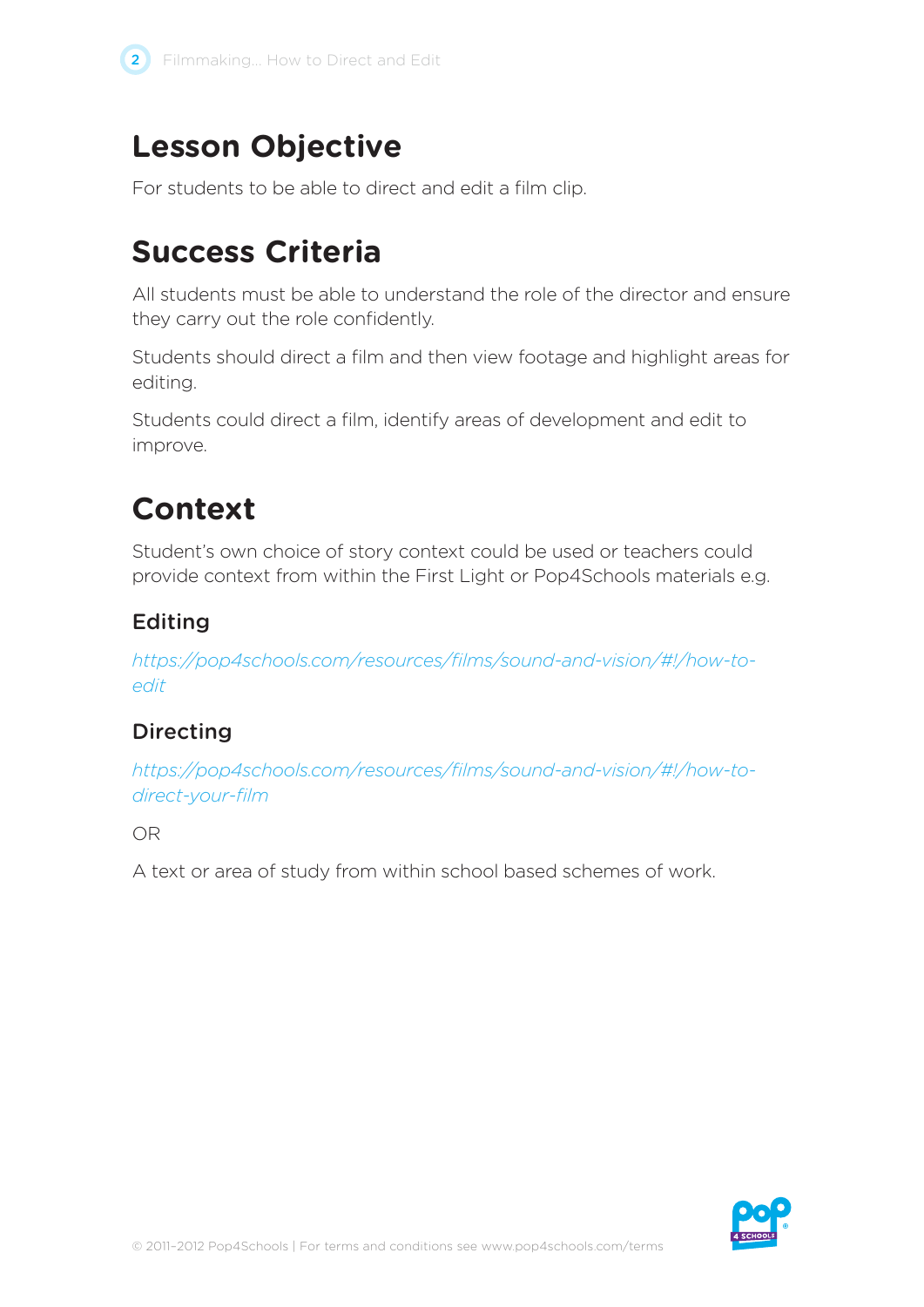## **Ideas for lessons utilizing Bloom's Taxonomy**

#### Remembering

## Can you identify the roles of a director or editor?

Ask students to brainstorm or thought shower the role of the director and editor. Write a list of all the roles to display as a checklist.

OR

Write job descriptions for a director and an editor. Create a job description for a newspaper, magazine, or internet. You could be more specific and relate to a genre such as for a music video or film director or editor.

## What is the recipe for a good film clip?

Ask the students to watch the film clip about editing and recall all the elements of a good film. Write a list or make a booklet.

*https://pop4schools.com/resources/films/sound-and-vision/#!/how-toedit*

*STORYBOARD - https://www.pop4schools.com/resources/films/soundand-vision/xxxxxxxx*

OR

Watch a pre-made film or pop video which has deliberate faults or errors which would need to be edited and ask students to state all the errors and what could be edited.

## Understanding

## How does using a storyboard support the director?

Ask students to use storyboards, which they could have made previously or one that has been provided, and to add notes or highlight areas where music, lighting, voice-overs, specific actions or props would need to be used.

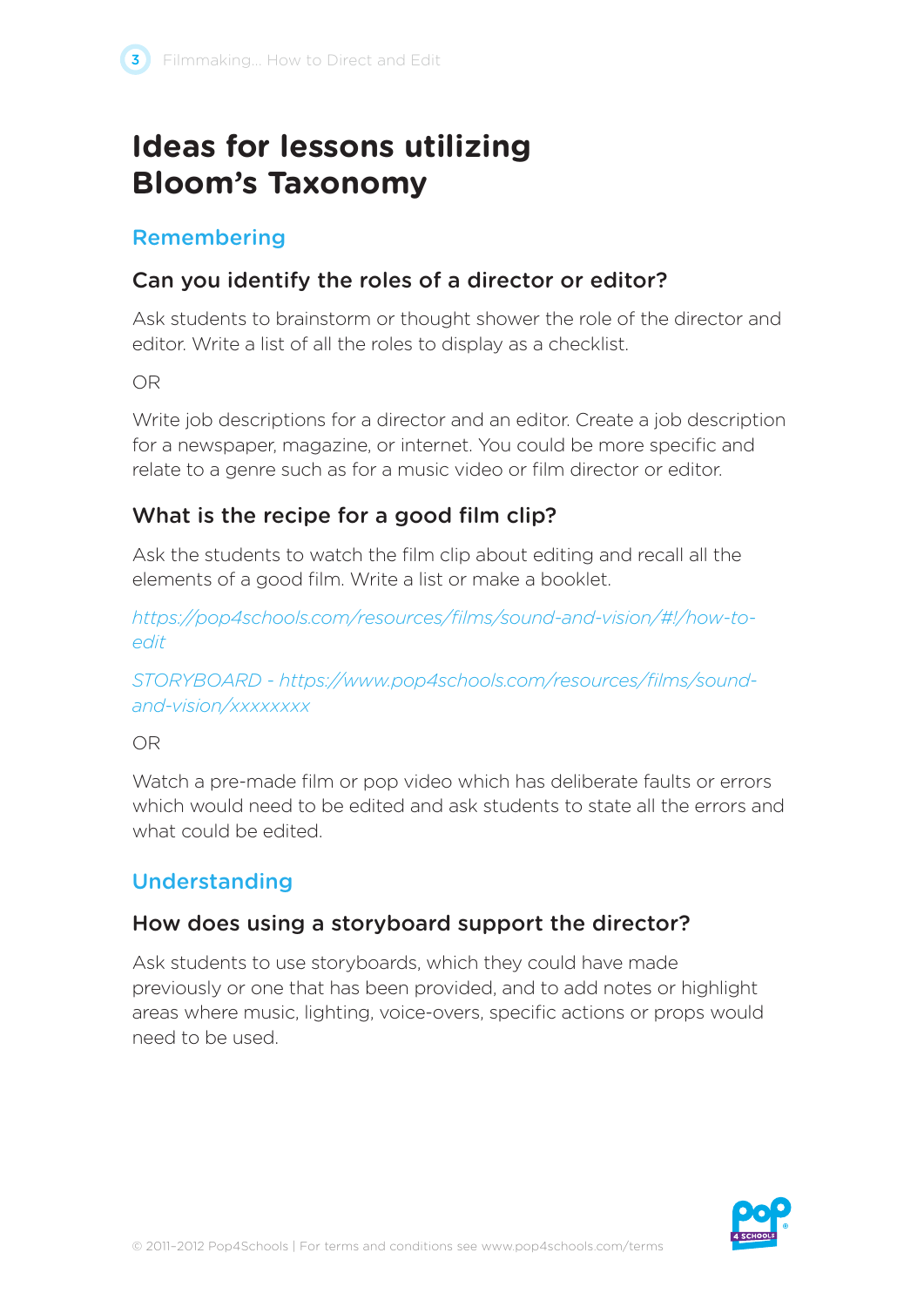#### Can you compare and then explain your reasons why you think a film or video has been successfully edited and directed?

View two contrasting film clips or pop videos and ask students to compare the similarities and differences of how they have been directed and edited. Provide students with a list of areas to consider such as: lighting, props, camera angles, character. They should then explain their reasons for why they think they have been directed or edited successfully.

## Applying

#### From the resources you have been given, can you direct or edit this information?

Ask students to use the resources, which should be prepared in the form of a set of photographs or storyboard and work as a group to dramatise this scene from a film or music video. Students should take on the role of the director and make decisions and edit accordingly. The clip could be filmed to be watched by others or acted out in front of their peers.

#### What questions would you ask a director or editor about what makes a successful music video or short film?

Hot Seating: Students should take it in turns to take on the role of a director or editor, to answer questions about the role, as well as to be the interviewer, who should pose questions which will support their understanding and application of the role.

OR

Students could write a letter to a famous director or editor whose work they have seen in a clip provided, and ask how they have achieved success and include notes they have taken and ask for advice on how to improve as a director or editor.

#### OR

Invite a 'famous' director, this could be a real person or somebody in role, to answer questions students have composed based on their understanding of the role.

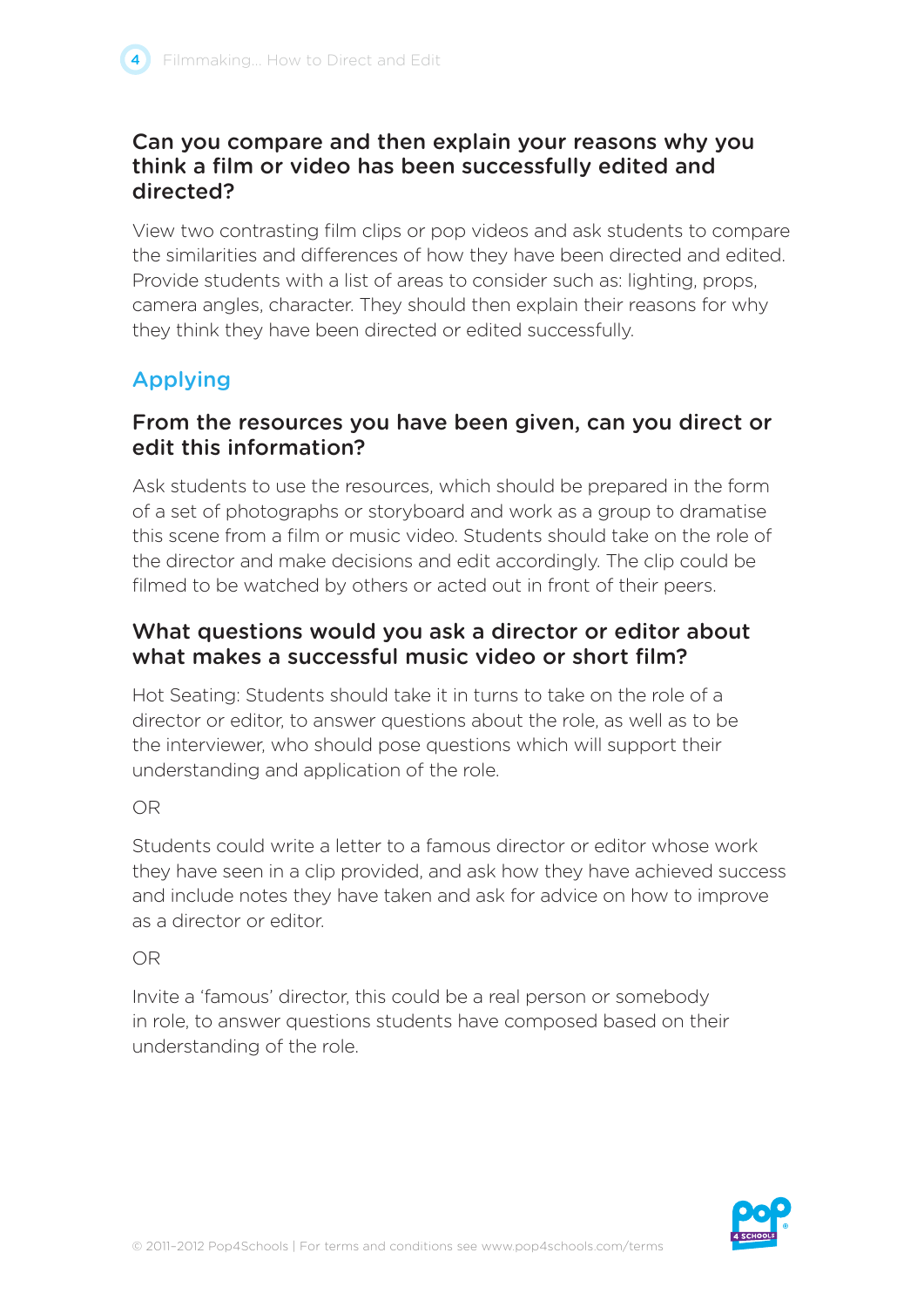## Evaluating

## Can you evaluate a short film or music video?

Ask students to view each other's short film or music video and select a given number of positive remarks linked to their editing and directing skills and then to select one area of development. Students should be reminded of the roles of a successful editor or director. Students could use their notes written from their brainstorming session on the role of director or editor.

## Can you justify why a film, or music video clip was successful?

Write an acceptance speech for an award as director or editor of your own film explaining the reasons why it was successful. Include what worked especially well in your clip. Include how as a director everybody played their part.

OR

Create a presentation, which could be done orally, via PowerPoint, or written, to a top recording artist on the reasons why he or she should choose you as their director or editor. Include your skills and what

you would include to make the video successful. NB Consider playing a piece of music or a song without visual stimulus to give pupils some inspiration.

OR

Write a thank you letter to all members of the film crew who helped you to make your film. Name the specific roles involved, and how important their contribution was to the overall success of the finished film. Name one person as the 'backstage hero', who was most instrumental in making the film.

## What do you think of this short film or music video?

Students will be asked to view a short film or music video \* and to provide critique on the role of the editor or director. Children should write a report, talk about, or review showing understanding of the role. This could be done in a large group where a debate is started and children are invited to agree or disagree with others views and justify their reasoning.